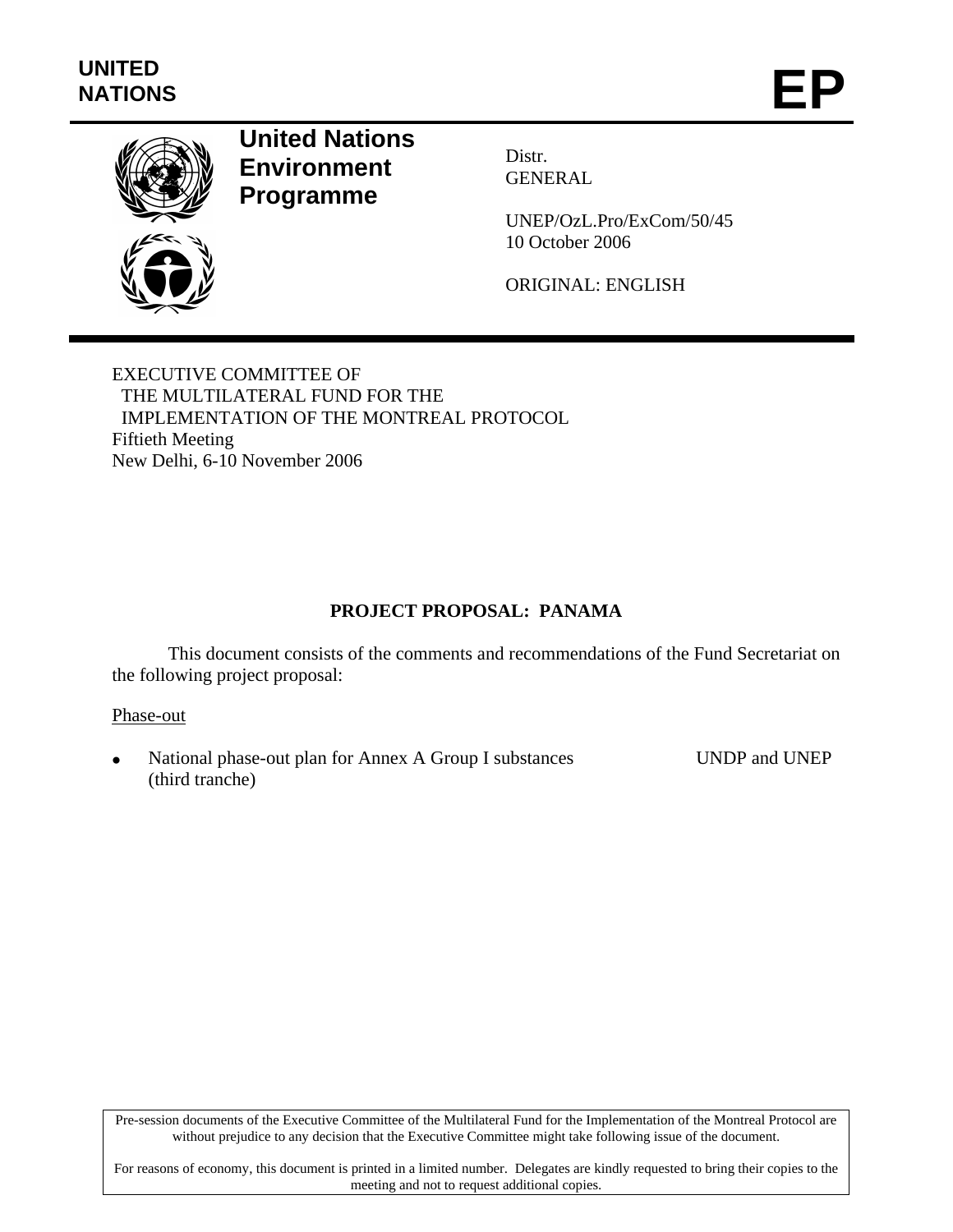## **PROJECT EVALUATION SHEET – MULTI-YEAR PROJECTS PANAMA**

| <b>PROJECT TITLE</b>                                                                                                                               | <b>BILATERAL/IMPLEMENTING AGENCY</b>     |
|----------------------------------------------------------------------------------------------------------------------------------------------------|------------------------------------------|
| National phase-out plan for Annex A Group I substances (second tranche)                                                                            | <b>UNDP</b> and <b>UNEP</b>              |
| <b>SUB-PROJECT TITLES</b>                                                                                                                          |                                          |
| (a) Incentive program for retrofitting of fishing boat refrigeration systems                                                                       | <b>UNDP</b>                              |
| (b) Complement of the customs officers training program and enhancement of<br>national capacity to monitor trade and prevent illegal trade of CFCs | <b>UNEP</b>                              |
| (c) Technical assistance for refrigeration and air conditioning workshops and<br>technicians – recovery equipment, and tools                       | <b>UNDP</b>                              |
| (d) Technical assistance for implementation and monitoring of the national CFC<br>phase-out plan                                                   | <b>UNDP</b>                              |
|                                                                                                                                                    |                                          |
| NATIONAL CO-ORDINATING AGENCY:                                                                                                                     | Ozone Technical Unit, Ministry of Health |
| <b>LATEST REPORTED CONSUMPTION DATA FOR ODS ADDRESSED IN PROJECT</b><br>A DTICLE 7 DATA (ODD TONNES 2004 AS OF SEDTEMBED 2006)<br>Λ.               |                                          |

# **A: ARTICLE-7 DATA (ODP TONNES, 2004**, **AS OF SEPTEMBER 2006)**

| $ -$ | ______ |  |
|------|--------|--|
|      |        |  |

#### **B: COUNTRY PROGRAMME SECTORAL DATA (ODP TONNES, 2004**, **AS OF SEPTEMBER 2006)**

| $\Gamma$<br>$\Gamma$<br>$\sim$ $\sim$<br>$\sim$ $\sim$<br>-<br>$\sim$<br>╰<br>◡<br>------- | $\cap$<br>טעט | Aerosol | Foam | Ref. | <b>ODS</b> | Solvents | agent<br>rocess<br><b>Last</b> | $\overline{\phantom{a}}$<br>Fumigant |
|--------------------------------------------------------------------------------------------|---------------|---------|------|------|------------|----------|--------------------------------|--------------------------------------|
|                                                                                            |               |         |      |      |            |          |                                |                                      |

### **CFC consumption remaining eligible for funding (ODP tonnes)** 0

#### **CURRENT YEAR BUSINESS PLAN:** Total funding US \$215,000: total phase-out 35.7 ODP tonnes.

| PROJECT DATA                                |                                               | 2004    | 2005    | 2006    | 2007     | 2008     | 2009         | 2010           | <b>Total</b> |
|---------------------------------------------|-----------------------------------------------|---------|---------|---------|----------|----------|--------------|----------------|--------------|
| <b>CFC</b>                                  | <b>Montreal Protocol limits</b>               | 384.20  | 192.10  | 192.10  | 57.63    | 57.63    | 57.63        | 0.00           |              |
| (ODP)                                       | Annual consumption limit                      | 168.42  | 131.97  | 65.98   | 37.22    | 18.61    | 0.00         | 0.00           |              |
| tonnes)                                     | Annual phase-out from ongoing projects        | 0.00    | 0.00    | 0.00    | 0.00     | 0.00     | 0.00         | 0.00           | 0.00         |
|                                             | Annual phase-out newly addressed              | 0.00    | 36.45   | 65.99   | 28.76    | 18.61    | 18.61        | 0.00           | 168.42       |
|                                             | Annual unfunded phase-out                     |         |         |         |          |          |              |                |              |
|                                             | <b>TOTAL ODS CONSUMPTION TO BE</b>            | 0.00    | 36.45   | 65.99   | 28.76    | 18.61    | 18.61        | 0.00           | 168.42       |
| <b>PHASED OUT</b>                           |                                               |         |         |         |          |          |              |                |              |
|                                             | Total ODS consumption to be phased-in (HCFCs) |         |         |         |          |          |              |                |              |
|                                             | Project cost as originally submitted (US \$)  | 354,600 | 267,600 | 219,600 | 193,600  | 80,600   |              |                | 1,116,000    |
|                                             | Final project costs (US \$):                  |         |         |         |          |          |              |                |              |
|                                             | Funding for UNDP                              | 250,152 | 238,000 | 200,000 | 184,000  | 71,000   | $\Omega$     | $\overline{0}$ | 943,152      |
|                                             | Funding for UNEP                              | 25,000  | 15,000  | 10,000  | 0        | $\Omega$ | $\Omega$     | 0              | 50,000       |
|                                             | <b>Total project funding</b>                  | 275,152 | 253,000 | 210,000 | 184,000  | 71,000   | 0            | 0              | 993,152      |
|                                             | Final support costs (US \$)                   |         |         |         |          |          |              |                |              |
|                                             | Support cost for UNDP                         | 18,762  | 17,850  | 15,000  | 13,800   | 5,325    | $\Omega$     | $\theta$       | 70,737       |
|                                             | Support cost for UNEP                         | 3,250   | 1,950   | 1,300   | $\Omega$ | $\Omega$ | $\Omega$     | $\Omega$       | 6,500        |
| <b>Total support costs</b>                  |                                               | 22,012  | 19,800  | 16,300  | 13,800   | 5,325    | $\mathbf{0}$ | 0              | 77,237       |
| (USS)                                       | TOTAL COST TO MULTILATERAL FUND               | 297,164 | 272,800 | 226,300 | 197,800  | 76,325   | $\mathbf{0}$ | $\bf{0}$       | 1,070,389    |
| Final project cost effectiveness (US \$/kg) |                                               |         |         |         |          | 5.89     |              |                |              |

**FUNDING REQUEST:** Approval of funding for the third tranche (2006) as indicated above.

| <b>SECRETARIAT'S RECOMMENDATION</b> | Blanket approval |
|-------------------------------------|------------------|
|-------------------------------------|------------------|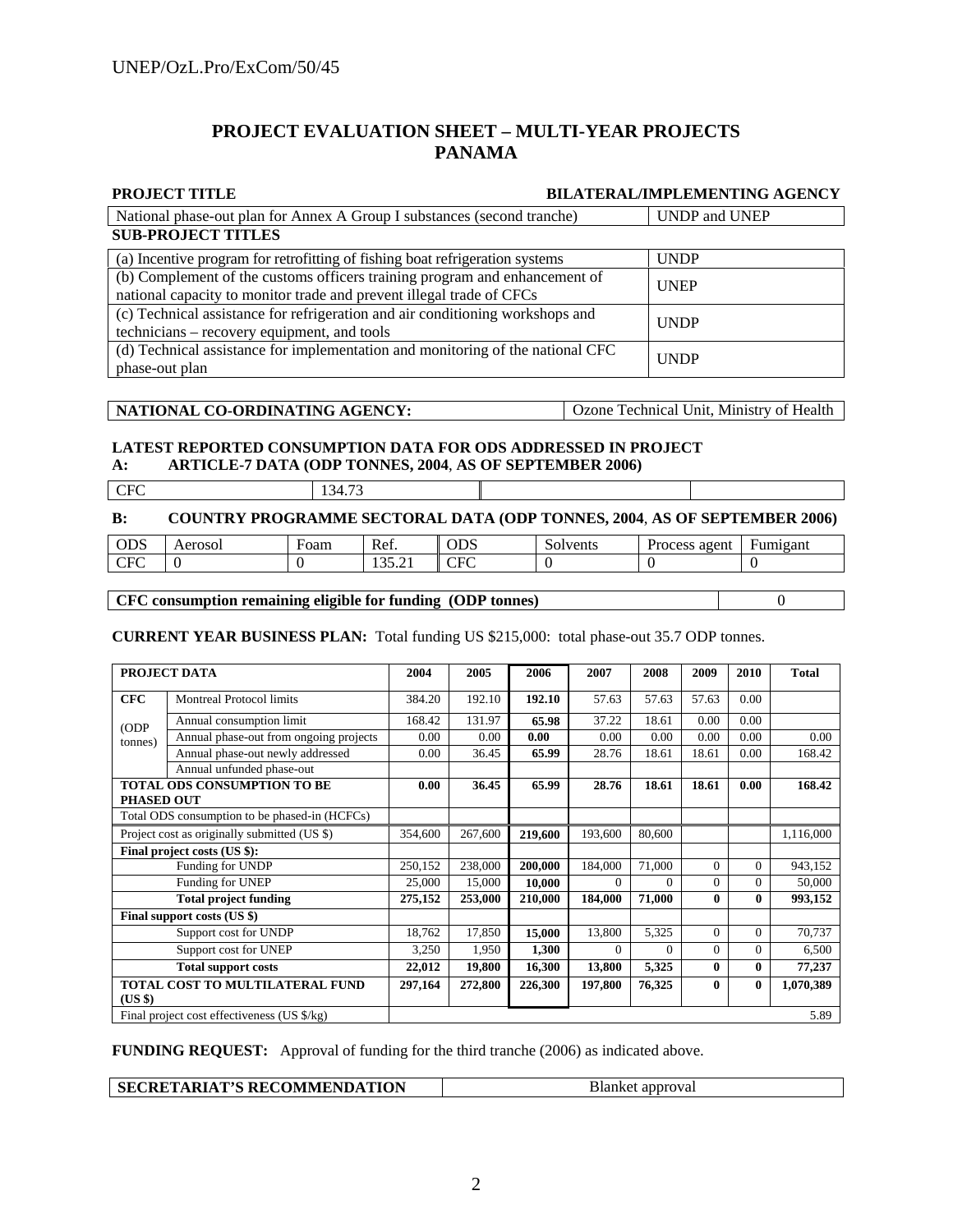## **PROJECT DESCRIPTION**

1. On behalf of the Government of Panama UNDP, as the lead implementing agency, has submitted to the 50<sup>th</sup> Meeting of the Executive Committee the request for a third tranche of the national phase-out plan for Annex A (Group I) substances (NPP) at a total cost of US \$210,000 plus agency support costs of US \$16,300. The NPP for Panama was approved at the  $44<sup>th</sup>$ Meeting. The NPP will lead to the early final phase-out of CFCs in the country by the year 2009 and will assist the Government of Panama to meet its 2007 compliance targets for CFC consumption.

## **Background**

2. The NPP was approved in December 2004 at the 44<sup>th</sup> Meeting of the Executive Committee. The total funds approved in principle amounted to US \$993,152 plus US \$77,237 in support costs. The implementation of this NPP supports the Government of Panama in meeting its Montreal Protocol obligations including the complete phase-out of CFCs ahead of schedule by 1 January 2009, and to sustain phase-out of CTC and TCA consumption. In order to achieve these targets, a series of investment, non-investment, technical assistance and capacity building activities will be, and are being, implemented by Panama with the assistance of UNDP and UNEP. The 2005 annual implementation programme (AIP) of this NPP was approved, and related funds were released at the  $44<sup>th</sup>$  Meeting of the Executive Committee, and the 2006 AIP and related funds at the  $47<sup>th</sup>$  Meeting.

## Annual Implementation Plans

3. The achievements of the 2005 and ongoing 2006 implementation plan are detailed in the submission. The NPP is concentrating on four groups of activities: conversion of fishing boats, activities related to domestic and commercial refrigeration including training and equipment support, control and prevention of illegal trade, and monitoring of the plan. Achievements in the last month of 2005, after the last tranche request was submitted, were limited.

4. Activities in 2006 included four customs seminars at the beginning of the year; other scheduled activities with customs are progressing slower than planned. This refers in particular to the establishment of an Information/Enforcement Center at the Customs Department, an activity for which the MOU between the Customs Department and UNEP still remains to be signed. The conversion of fishing boats is progressing, while the selection and delivery of tools for refrigeration technicians is in danger of falling behind schedule, with no tools delivered as of yet. An important milestone in 2006 was the hiring in July of the national co-ordinator for the work under this plan.

5. The verification for the year 2005 provides a brief review of the legislation. The verification of consumption showed some deviation between customs and NOU data, the custom data being about 3 tonnes or 3.06 % higher than the data from the NOU. The customs data indicated a consumption of 95.67 ODP tonnes, well below the 131.97 ODP tonnes which are the maximum level of consumption allowed under the Agreement between Panama and the Executive Committee. No comparison with Article 7 data submitted to the Ozone Secretariat could be carried out since Panama had not submitted such data upon writing of this document. The verifier points out that in his view it is important that the NOU surpasses certain internal